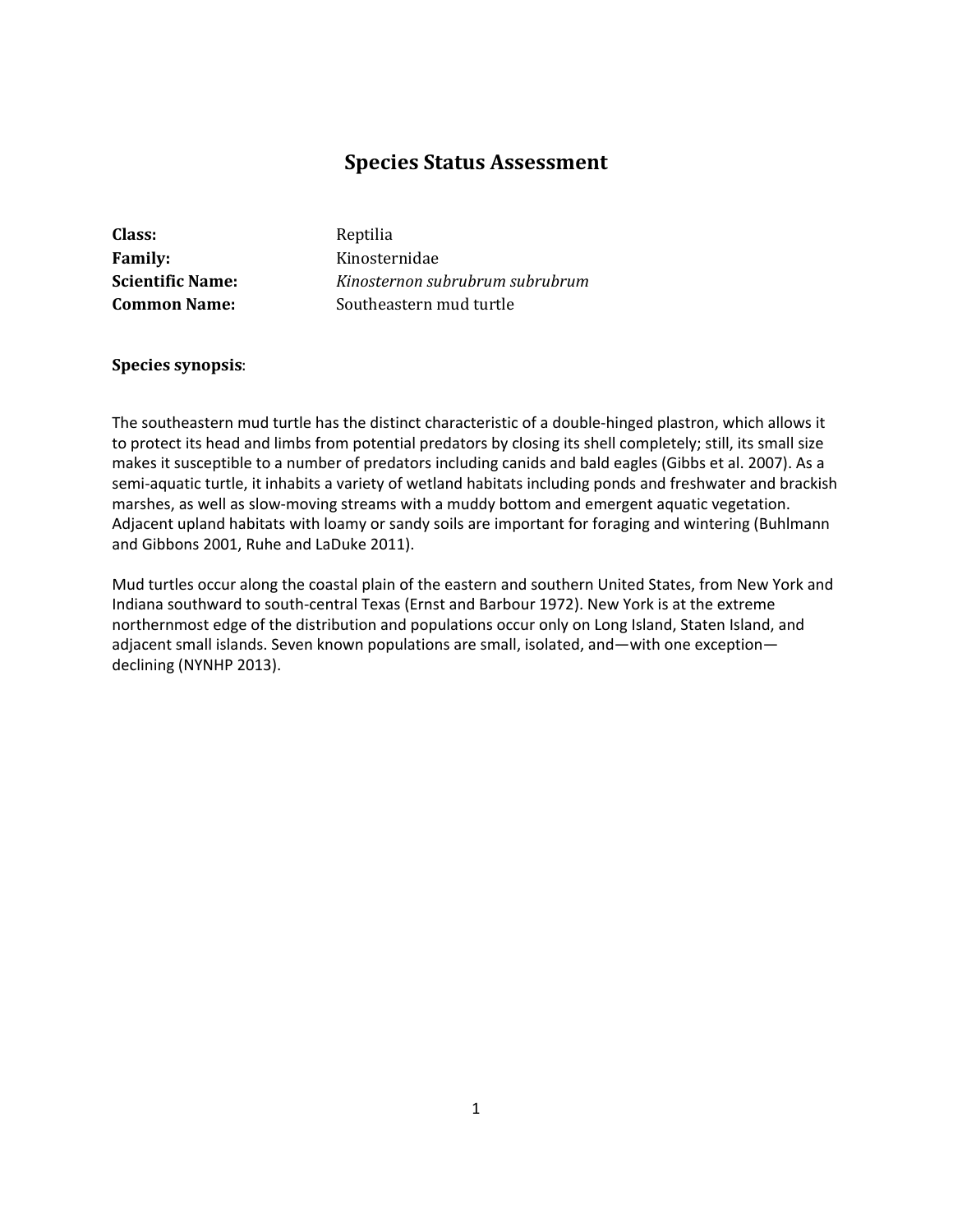### **I. Status**

### **a. Current and Legal Protected Status**

- **i. Federal \_\_\_\_ \_\_**Not Listed**\_\_\_\_\_\_\_\_\_\_\_\_\_\_\_\_\_\_\_ Candidate? \_\_\_**No**\_\_\_\_\_**
- **ii. New York Leadangered**; SGCN

### **b. Natural Heritage Program Rank**

- **i. Global \_\_\_\_\_\_**G5**\_\_\_\_\_\_\_\_\_\_\_\_\_\_\_\_\_\_\_\_\_\_\_\_\_\_\_\_\_\_\_\_\_\_\_\_\_\_\_\_\_\_\_\_\_\_\_\_\_\_\_\_\_\_\_\_\_\_**
- **ii. New York \_\_\_\_\_\_**S1**\_\_\_\_\_\_\_\_\_\_\_\_\_\_\_\_\_\_\_ Tracked by NYNHP? \_\_\_**Yes**\_\_\_**

### **Other Rank:**

IUCN Red List – Least Concern Species of Moderate Concern (NEPARC 2010)

### **Status Discussion:**

Southeastern mud turtle populations appear to be secure in the southern areas of the distribution but populations at the northern edge—New York and Pennsylvania—are critically imperiled. Mud turtles are listed as endangered in New York, where they exist in only seven wetland complexes on Long Island and nearby islands. The largest and most secure population was estimated to have only 68 individuals in 1996 (Larese-Casanova 1997, Soule 1997). NEPARC (2010) lists mud turtle as a species of moderate concern because more than 25% (but less than 50%) of northeastern states list it as SGCN.

In Pennsylvania, a roadkill individual found in 2008 represented the first state record in 46 years (Ruhe and LaDuke 2011); the species was added to the Pennsylvania state endangered species list in 2012.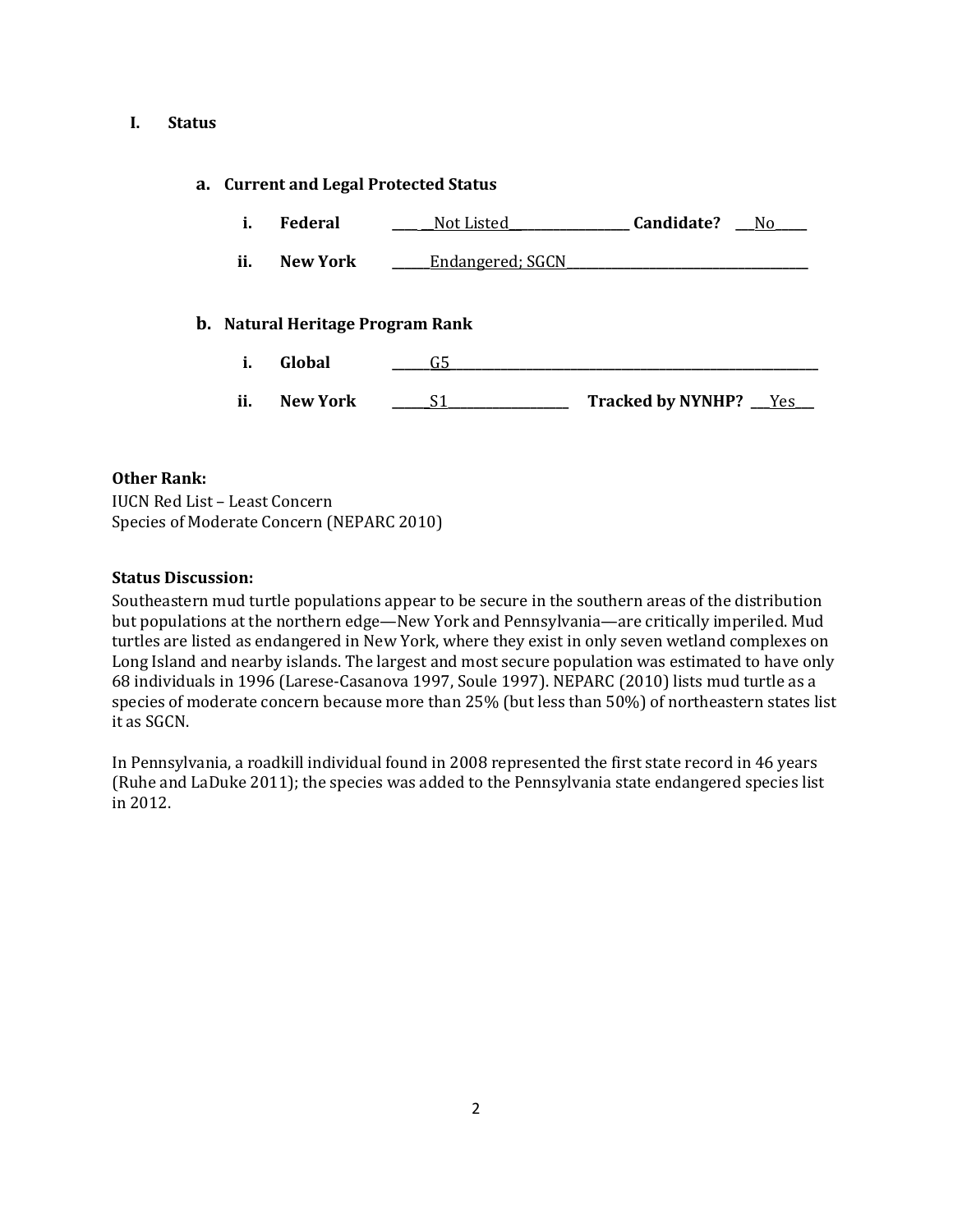# **II. Abundance and Distribution Trends**

- **a. North America**
	- **i. Abundance**

| declining | increasing | X stable | unknown |
|-----------|------------|----------|---------|
|           |            |          |         |

**ii. Distribution:**

|                        | declining ______increasing | X stable | unknown |
|------------------------|----------------------------|----------|---------|
| Time frame considered: |                            |          |         |

# **b. Regional**

| i.<br>Abundance                                                                                                 |            |         |
|-----------------------------------------------------------------------------------------------------------------|------------|---------|
| $X$ declining ______ increasing                                                                                 | stable     | unknown |
| ii. Distribution:                                                                                               |            |         |
| $X$ declining ______ increasing                                                                                 | ____stable | unknown |
| <b>Regional Unit Considered:</b> ____ Northern edge (NY, PA, NI) _____________<br><b>Time Frame Considered:</b> |            |         |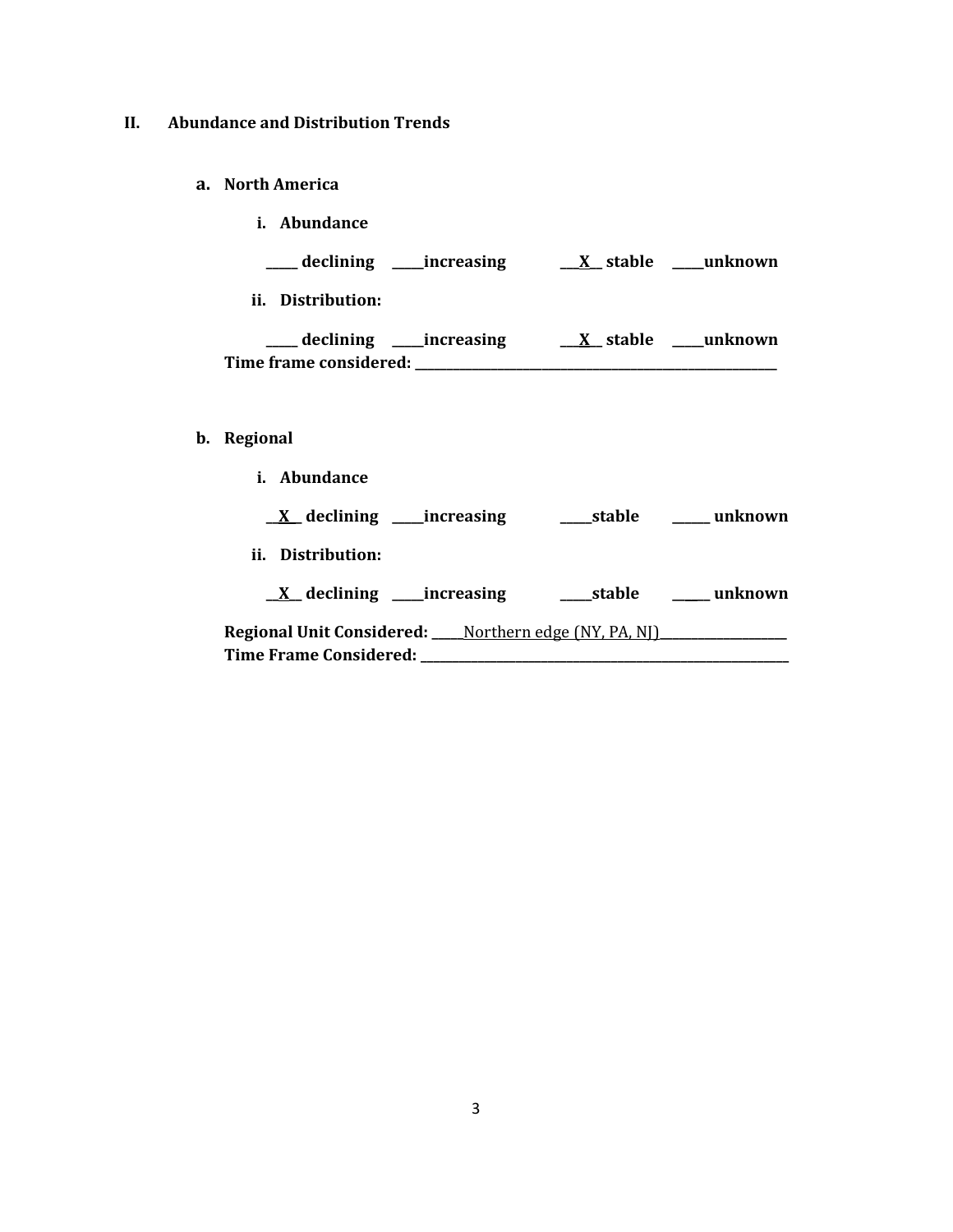**c. Adjacent States and Provinces**

| <b>CONNECTICUT</b>                                                       | Not Present $X_{-}$                                      | No data $\frac{1}{\sqrt{1-\frac{1}{2}}\cdot\frac{1}{\sqrt{1-\frac{1}{2}}}}$ |
|--------------------------------------------------------------------------|----------------------------------------------------------|-----------------------------------------------------------------------------|
| <b>MASSACHUSETTS</b>                                                     | Not Present $X$                                          | No data ______                                                              |
| <b>ONTARIO</b>                                                           | Not Present $X$                                          | No data ______                                                              |
| <b>QUEBEC</b>                                                            | Not Present $X$                                          | No data ______                                                              |
| <b>VERMONT</b>                                                           | Not Present $X$                                          | No data ______                                                              |
| <b>NEW JERSEY</b><br>i. Abundance                                        | Not Present ______                                       | No data _______                                                             |
|                                                                          | ___ declining ___ increasing ___ stable __ X_ unknown    |                                                                             |
| ii. Distribution:                                                        |                                                          |                                                                             |
|                                                                          | ___ declining ___ increasing ___ stable __ X_ unknown    |                                                                             |
|                                                                          |                                                          |                                                                             |
|                                                                          |                                                          |                                                                             |
| PENNSYLVANIA                                                             |                                                          |                                                                             |
| i. Abundance                                                             |                                                          |                                                                             |
|                                                                          | ___ declining ____increasing ______stable ___ X__unknown |                                                                             |
| ii. Distribution:                                                        |                                                          |                                                                             |
|                                                                          | ___ declining ____increasing ______stable ___ X__unknown |                                                                             |
| Time frame considered: __Considered extirpated until rediscovery in 2008 |                                                          |                                                                             |
|                                                                          |                                                          | SGCN? No                                                                    |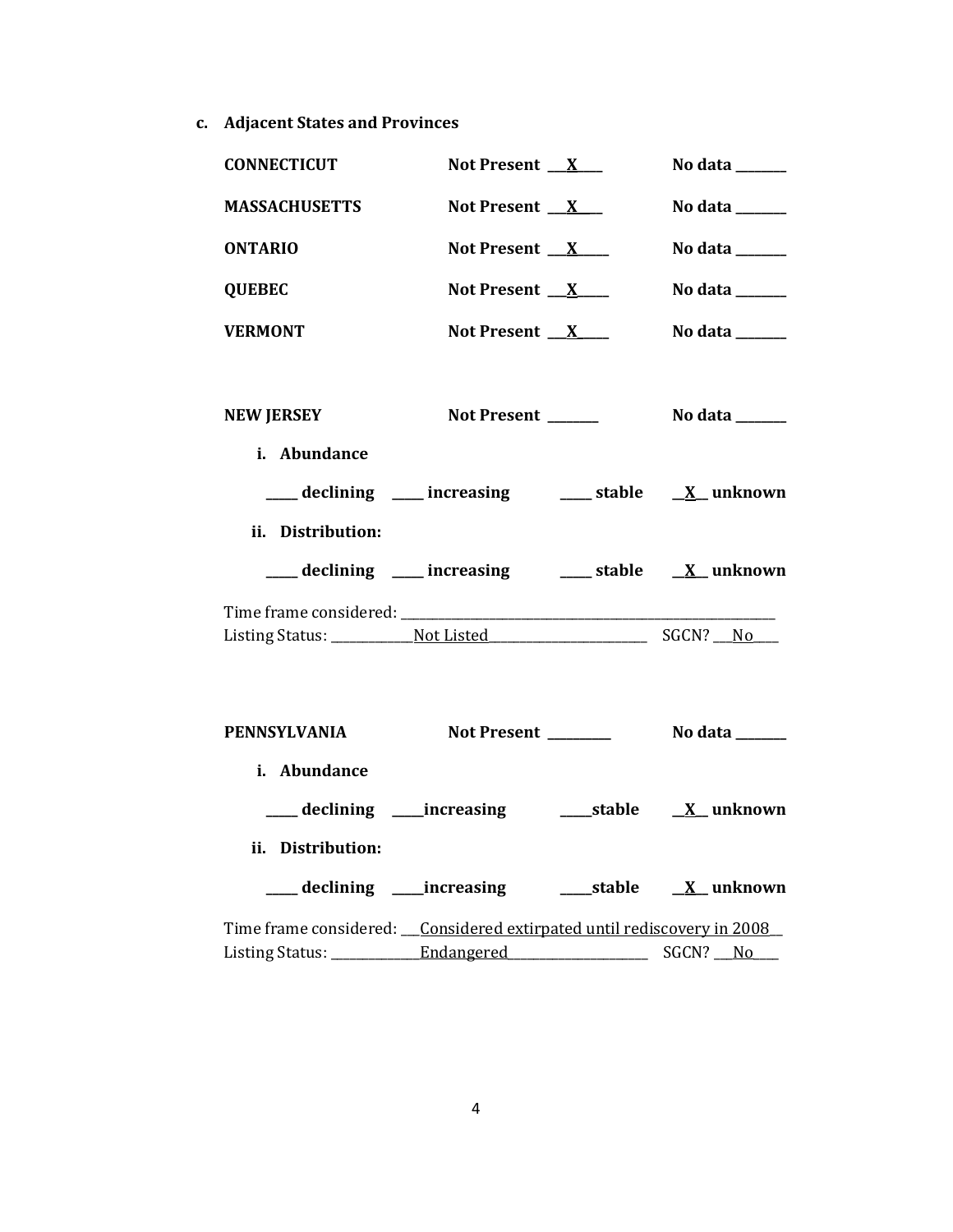| d. NEW YORK                                                          |  | No data |
|----------------------------------------------------------------------|--|---------|
| <i>i.</i> Abundance                                                  |  |         |
| $\underline{X}$ declining ____ increasing _____ stable _____ unknown |  |         |
| ii. Distribution:                                                    |  |         |
| $\underline{X}$ declining ___ increasing ___ stable ___ unknown      |  |         |
| Time frame considered: Since 1984                                    |  |         |

### **Monitoring in New York.**

There are currently no monitoring activities in New York.

### **Trends Discussion:**

The population in New York has been declining since 1984 and no new populations have been found since 1994 (NY Natural Heritage Program 2013). In 2001, Soule and Lindberg (2008) captured only 2 individuals during surveys at a known site where they had captured 20 individuals in 1989. Long-term data are lacking; one specimen is known from Westchester County in 1884 (NY Natural Heritage Program 2013).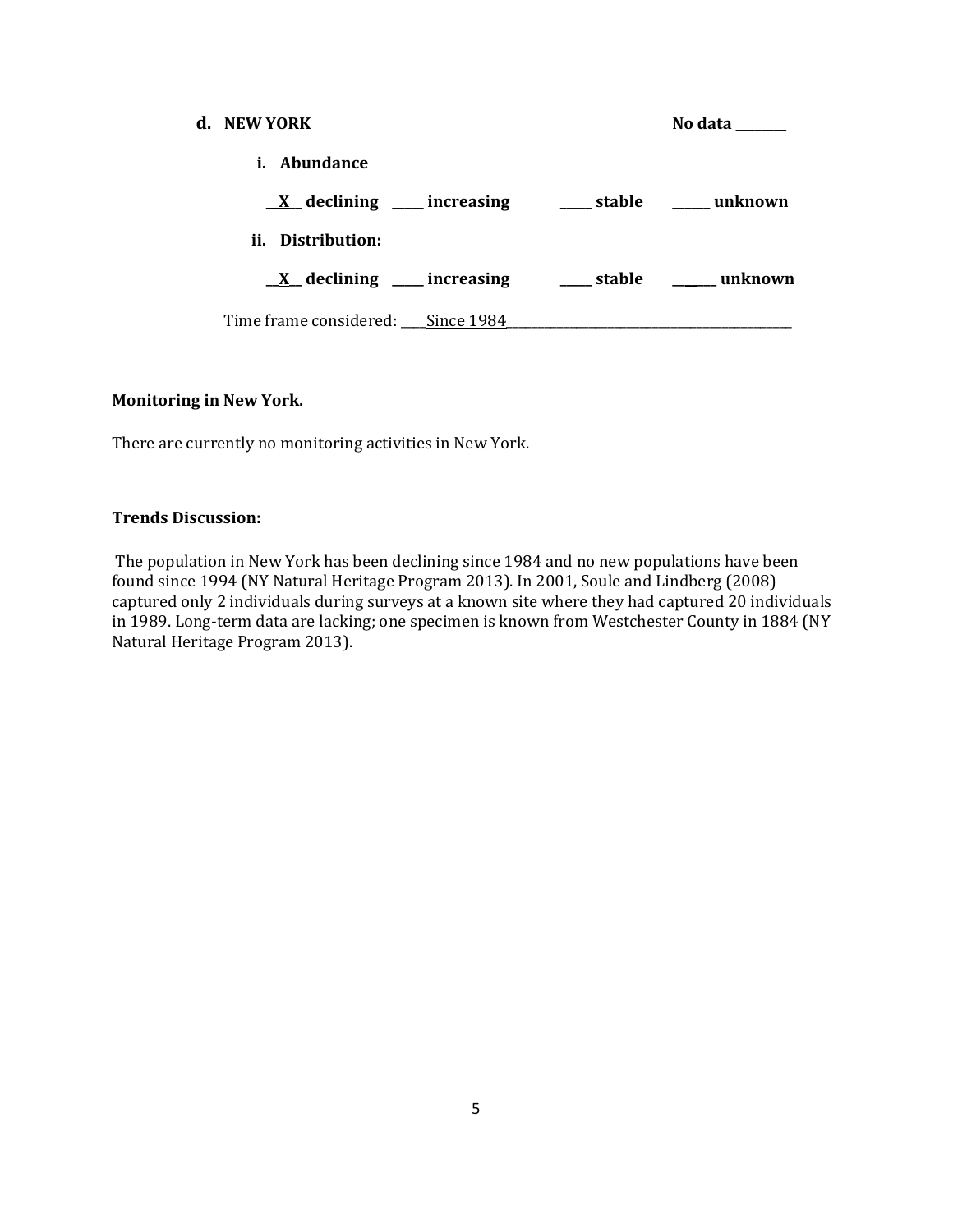

**Figure 1:** Distribution of southeastern mud turtle in New York (NY Amphibian and Reptile Atlas).



**Figure 2:** Distribution of southeastern mud turtle in North America (NatureServe 2013).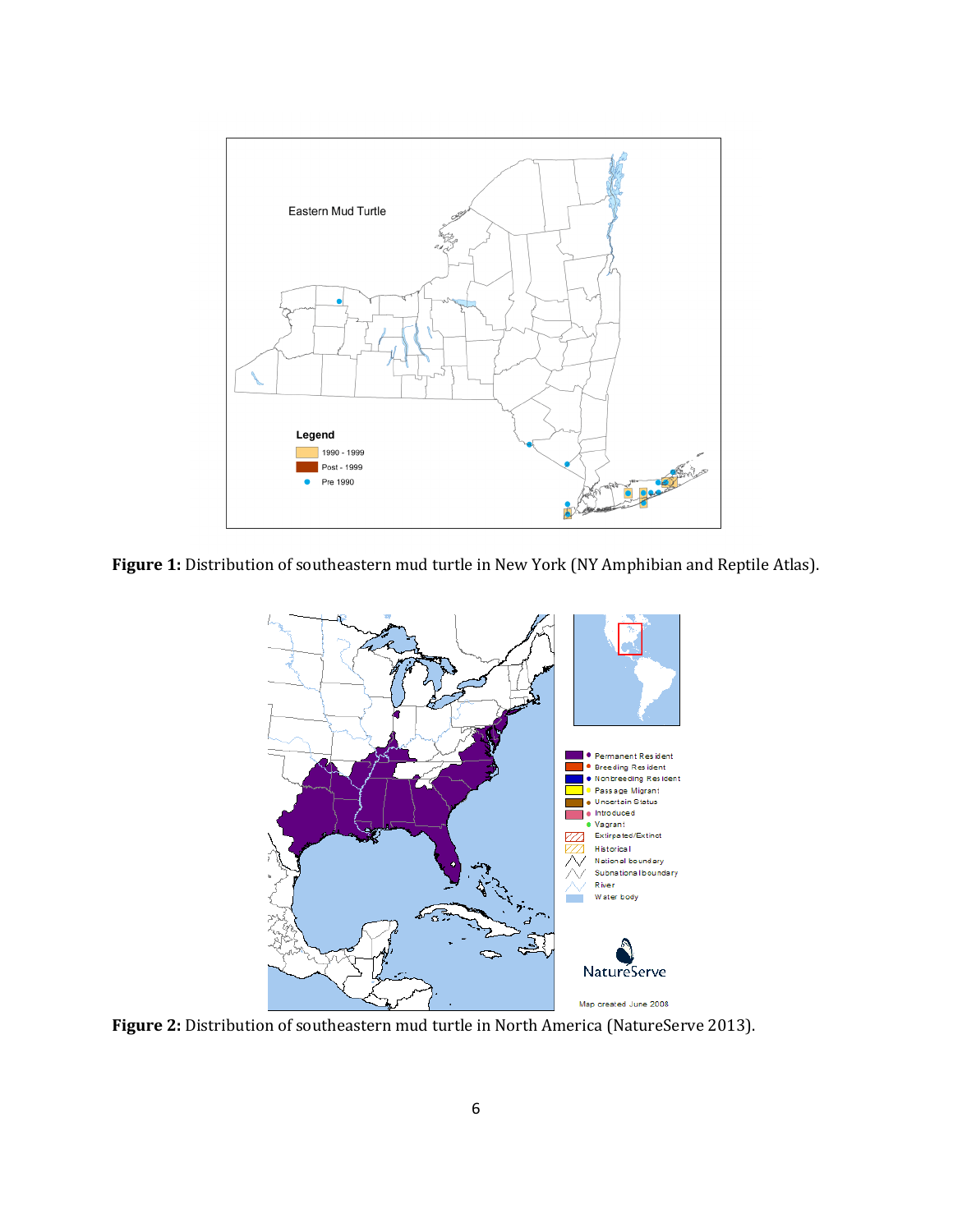

**Figure 3:** Conservation status of southeastern mud turtle in North America (NatureServe 2013).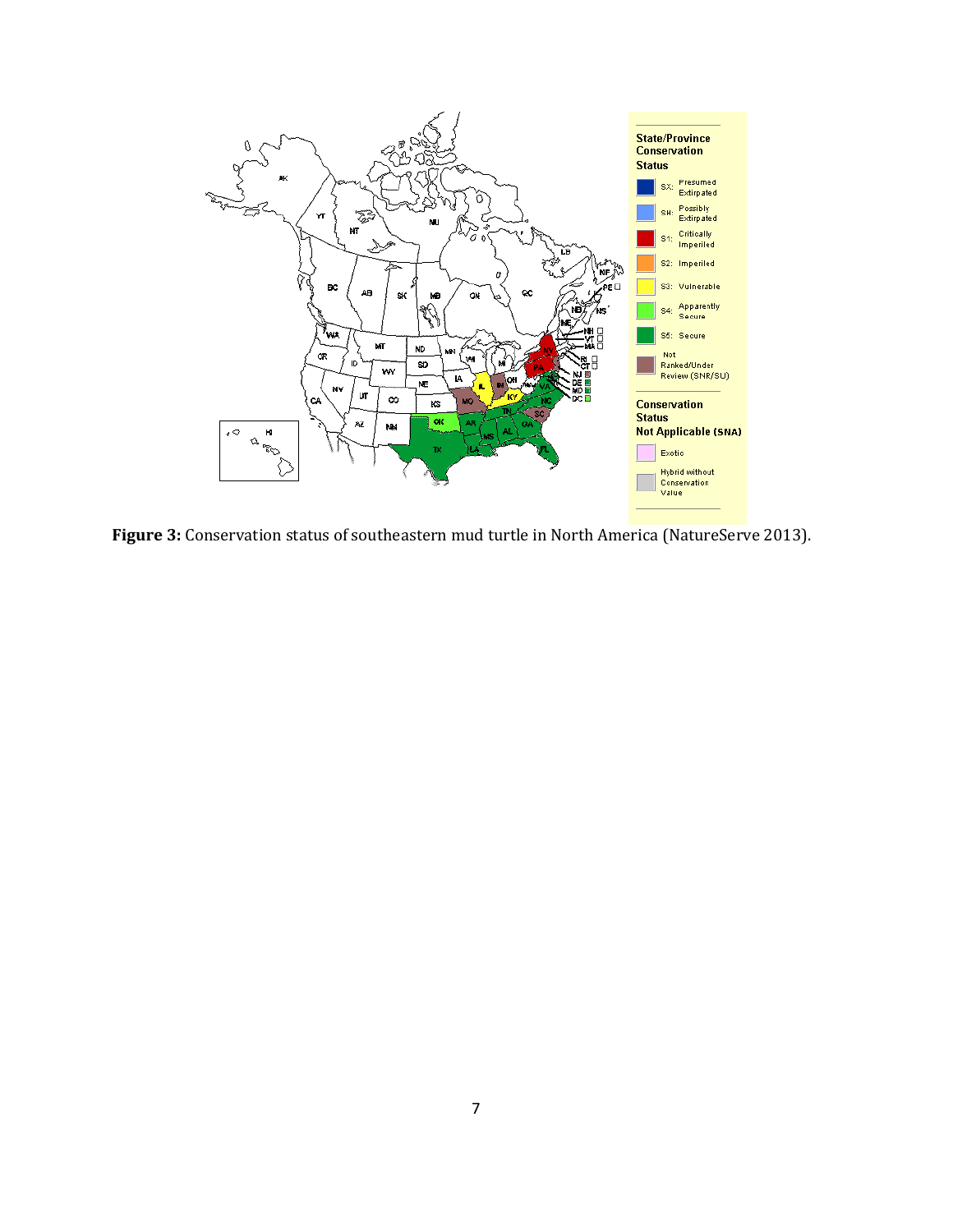### **III. New York Rarity, if known:**

| <b>Historic</b> | # of Animals | # of Locations | % of State |
|-----------------|--------------|----------------|------------|
| prior to 1970   |              |                |            |
| prior to 1980   |              |                |            |
| prior to 1990   |              |                |            |

#### **Details of historic occurrence:**

A record exists for Westchester County in 1884 (NY Natural Heritage Program 2013). The NY Amphibian and Reptile Atlas has pre-1990 records from Orleans, Sullivan, and Orange counties. Early researchers documented the species on Long Island, Staten Island, and smaller coastal islands.

| Current | # of Animals | # of Locations | % of State |
|---------|--------------|----------------|------------|
|         |              |                |            |

### **Details of current occurrence:**

Currently, mud turtle populations are known only from Long Island, Staten Island, and two coastal islands. Since 1990, mud turtles have been known from only 7 wetlands in these areas (NY Natural Heritage Program 2010).

### **New York's Contribution to Species North American Range:**

| % of NA Range in New York | <b>Classification of New York Range</b> |
|---------------------------|-----------------------------------------|
| $\frac{100}{2}$ (endemic) | ___ Core                                |
| $-76-99$                  | $X$ Peripheral                          |
| $-51-75$                  | ___ Disjunct                            |
| $-26-50$                  | Distance to core population:            |
| $\underline{X}$ 1-25      |                                         |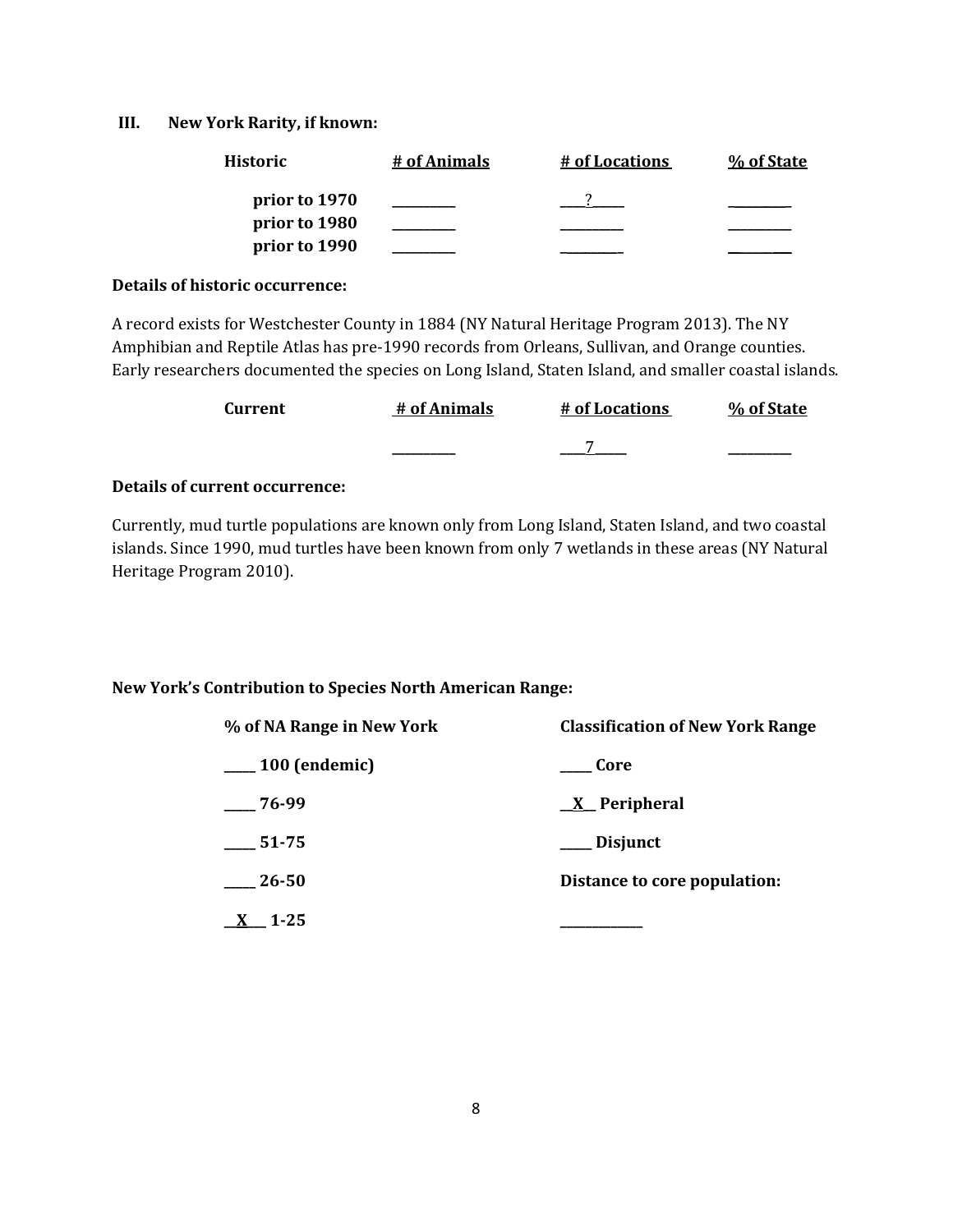# **IV. Primary Habitat or Community Type:**

- 1. Pine Barrens
- 2. Freshwater Marsh
- 3. Coastal Plain Pond
- 4. Estuarine, Brackish Intertidal, Tidal Wetland
- 5. Coastal Coniferous Barrens

### **Habitat or Community Type Trend in New York:**

| $X$ Declining                                 | Stable | <b>Increasing</b> | Unknown |
|-----------------------------------------------|--------|-------------------|---------|
| Time frame of decline/increase: Last 30 years |        |                   |         |
| <b>Habitat Specialist?</b>                    |        | Yes               | No.     |
| <b>Indicator Species?</b>                     |        | <b>Yes</b>        | No.     |

### **Habitat Discussion:**

The southeastern mud turtle is a coastal plain species that relies on both aquatic and terrestrial habitats (Harden et al. 2009). Occupied wetland habitats include swamps, freshwater and brackish marshes, and ponds as well as slow-moving rivers with muddy bottoms. Recent research on a newly discovered population in southwestern Pennsylvania documented the extensive use of adjacent uplands (Ruhe and LaDuke 2011). Upland habitats used by mud turtles included meadows, shrublands, thickets, and open forests that had loose loamy or sandy soils that facilitated burrowing and digging. Individuals use upland habitats during late summer and winter, occurring up to 135m from the wetland edge (Buhlmann and Gibbons 2001). In New York, the farthest distance that a mud turtle was found from an occupied wetland is 0.5 mile (Soule 1997). Gibbs et al. (2007) report that use of uplands in New York can be year-round, with mud turtles leaving the wetland in late spring and returning the following year during early spring.

New York's mud turtle populations are found in brackish marshes and ponds that are dominated by giant reed grass (*Phragmites australis*) (Gibbs et al. 2007). Hibernation occurs in a dry hillside with sandy soils, in leaf litter at wetland edges, or underwater in soft mud (Gibbs et al. 2007).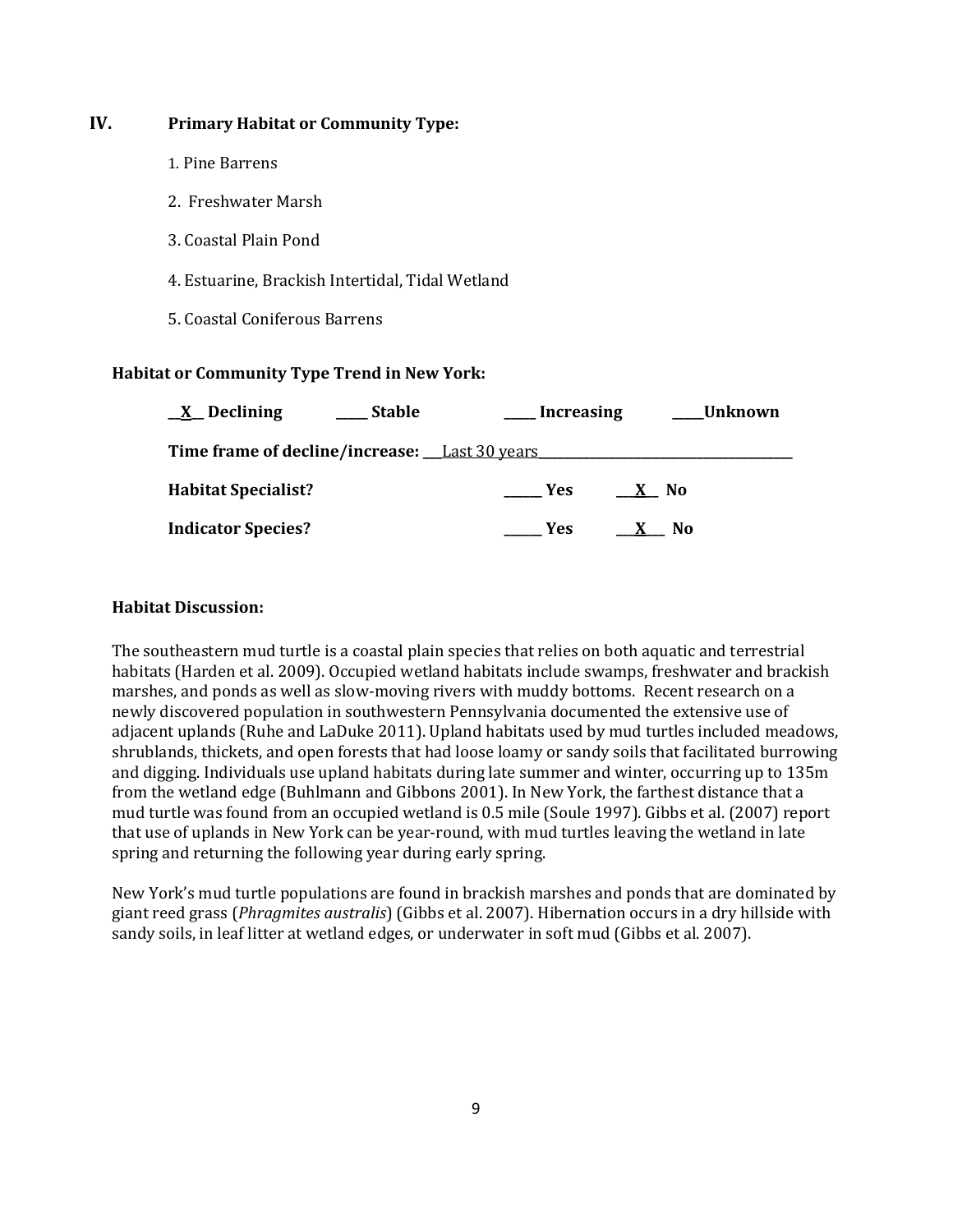- **V. New York Species Demographics and Life History**
	- **\_\_\_X\_\_ Breeder in New York**
		- **\_\_X\_\_ Summer Resident**
		- **\_\_X\_\_ Winter Resident**
		- **\_\_\_\_\_ Anadromous**

**\_\_\_\_\_ Non-breeder in New York**

- **\_\_\_\_\_ Summer Resident**
- **\_\_\_\_\_ Winter Resident**
- **\_\_\_\_\_ Catadromous**
- **\_\_\_\_\_ Migratory only**
- **\_\_\_\_\_Unknown**

#### **Species Demographics and Life History Discussion:**

Summarized from Gibbs et al. (2007): In New York, mud turtles emerge from hibernation in April and activity may extend into early October. Nesting occurs during June. The movement of gravid females to nesting areas is triggered by rain events and females may take several days—Burke et al. (1994) documented 9 days—to complete a nesting foray. Females create shallow holes in sandy soil or vegetative debris and deposit 4 to 5 eggs. The sides of muskrat houses and beaver lodges are occasionally used for nesting. Nesting may occur once or twice per year in northern areas but Burke et al. (1998) reports a high nest predation rate, typically greater than 80%. Hatching occurs in the fall, but mud turtle hatchlings commonly overwinter in the nest, emerging during the following spring (Nichols 1947). Sexual maturity is reached when the carapace measures 70-80mm, approximately in 4 to 8 years (Gibbons 1984). Mud turtles are a long-lived species; one individual captured as an adult lived 38 years (Frazer 1991). Based on work in South Carolina, Frazer (1991) reports that the annual survival rate for an adult female is 87.6%. Gibbons (1984) states that there is no evidence that the sex ratio varies from 1:1 for any population.

Eggs and hatchlings may be predated by raccoons, crows, skunks, weasels, opossums and canids. Blue crabs, hognose snakes, fish, snakes, and wading birds may also take hatchlings. Adults are taken by raccoons, canids, and even large raptors (Gibbs et al. 2007).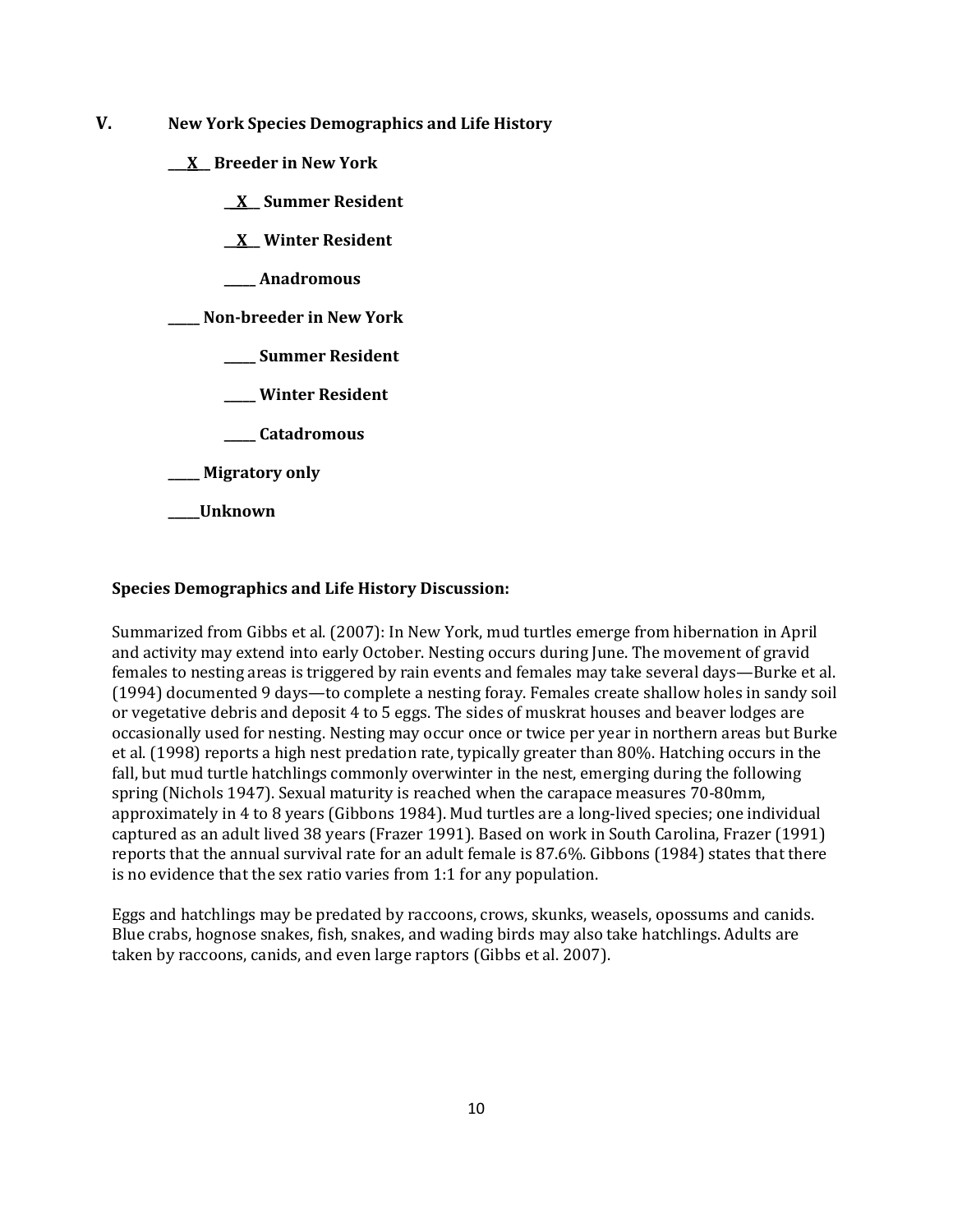# **VI. Threats:**

As a species that exists on Long Island and Staten Island, mud turtles are most threatened by loss of habitat due to urban development, and to threats associated with development including road mortality, human-commensal predators, and pollution (NY Natural Heritage Program 2013). Road mortality, which has been documented for mud turtles in New York (Cavanagh and Hassler 1990, NY Natural Heritage Program 2010), can have a significant effect on turtle species that are mobile and terrestrial or semi-terrestrial (Gibbs and Shriver 2002). The use of Belgian block curbing creates an additional hazard by trapping turtles in the roadway (Cavanagh and Hassler 1990). An over-abundance of raccoons, whose populations increase with urbanization, is a threat to mud turtle populations (Soule and Lindberg 2000, Marchand et al. 2002).

NY Natural Heritage Program (2013) cites the following additional threats: invasive non-native plants such as Phragmites and subsequent control methods (Soule and Lindberg 2008); hydrological changes in wetlands (NYSDEC 2005); water pollution from oils, road salt, insecticides, and pesticides (NYSDEC 2005); collection for illegal pet trade (NYSDEC 2005); use of lawn mowers in upland areas traversed by turtles (Cavanagh and Loop 1989); and the predicted rise in sea level from climate change (NY Natural Heritage Program 2010).

Mud turtle was classified as "highly vulnerable" to predicted climate change in an assessment of vulnerability conducted by the New York Natural Heritage Program (Schlesinger et al. 2011).

# **Are there regulatory mechanisms that protect the species or its habitat in New York?**

**\_\_\_\_\_\_\_ No \_\_\_\_\_ Unknown \_\_X\_\_\_ Yes** 

The southeastern mud turtle is listed as an endangered species in New York and is protected by Environmental Conservation Law (ECL) section 11-0535 and the New York Code of Rules and Regulations (6 NYCRR Part 182). A permit is required for any proposed project that may result in a take of a species listed as Threatened or Endangered, including, but not limited to, actions that may kill or harm individual animals or result in the adverse modification, degradation or destruction of habitat occupied by the listed species.

In 2006, the State of New York adopted legislation (ECL section 11-0107 sub 2) that gave all native frogs, turtles, snakes, lizards and salamanders legal protection as game species and few species are open to harvest. The legislation also outlaws the sale of any native species of herpetofauna regardless of its origin.

The Freshwater Wetlands Act provides protection for wetlands greater than 12.4 acres in size under Article 24 of the NYS Conservation Law. The Army Corps of Engineers has the authority to regulate smaller wetlands in New York State, and the DEC has the authority to regulate smaller wetlands that are of unusual local importance. The Protection of Waters Program provides protection for rivers, streams, lakes, and ponds under Article 15 of the NYS Conservation Law.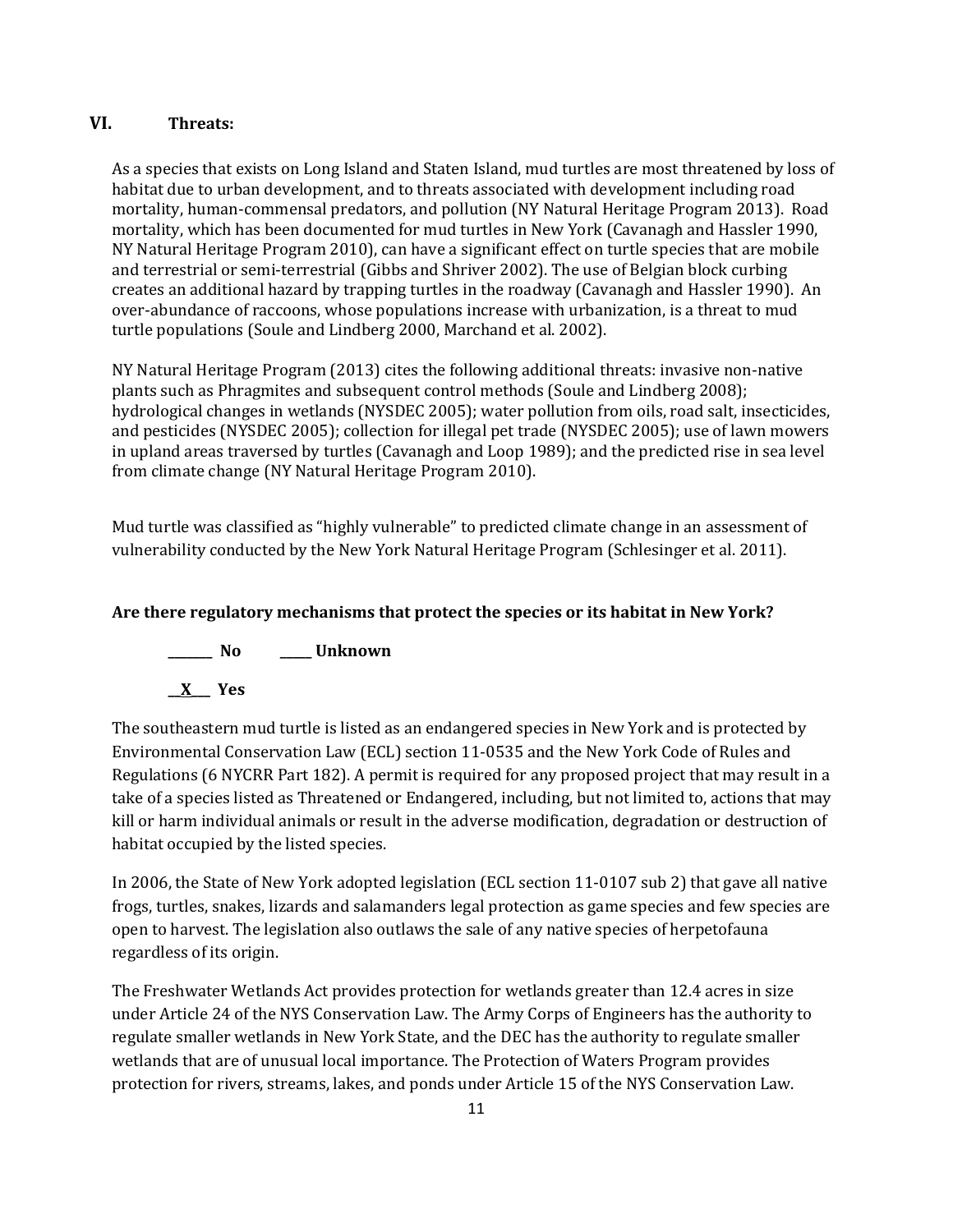# **Describe knowledge of management/conservation actions that are needed for recovery/conservation, or to eliminate, minimize, or compensate for the identified threats:**

The NY Natural Heritage Program (2013) states that all known populations of mud turtle in New York are on protected land, and summarizes the following recommendations for management:

- Control subsidized predators (raccoons and opossums) from May to August (Soule and Lindberg 2008)
- Use controlled burns, mowing, selective vegetation removal to maintain an open canopy every 5 to 10 years or as needed to provide suitable habitat for nesting (Cavanagh and Hassler 1990, Soule and Lindberg 2008). Attempts should be make to locate nests prior to these activities to avoid crushing or scorching eggs/young that overwinter in the nest (Cavanagh and Hassler 1990).
- Leave some cover—particularly young sapling trees—in cleared areas where turtles can burrow for protection from predators. Turtles have been found burrowed at the base of sapling trees during the day (Cavanagh and Loop 1989, Cavanagh and Hassler 1990).
- Leave relatively undisturbed forest habitat in area occupied by mud turtles, as areas with herbaceous vegetation and woody debris are used for overwintering (Harden et al. 2009).
- Use of vehicles in an occupied area during work to control vegetation should be restricted to the late fall and winter (Mitchell et al. 2006).
- Work to control vegetation within 300 feet of occupied wetlands should be done only by hand during any time of the year (Soule 1997).
- Plan carefully for the removal of Phragmites from occupied wetlands, taking into account movement and habitat needs of mud turtles, as well as potential negative impacts. Work could be done over a time frame of several years (Soule 1997, Mitchell et al. 2006, Soule and Lindberg 2008).
- Reduce the speed limit in key areas and post "turtle crossing" signs at roadsides to reduce road mortality (Cavanagh and Hassler 1990, Mitchell et al. 2006).
- Block curbing should be pitched at a 45 degree angle, or should have openings every few feet to avoid trapping turtles. Drainage grates should be altered to restrict turtles from falling through (Cavanagh and Hassler 1990).
- Within a 0.5 mile buffer of any occupied wetland (Soule 1997), additional barriers (e. g., culverts, ditches) should be modified in such a way as to not restrict movement of mud turtles (Cavanagh and Loop 1989, Mitchell et al. 2006).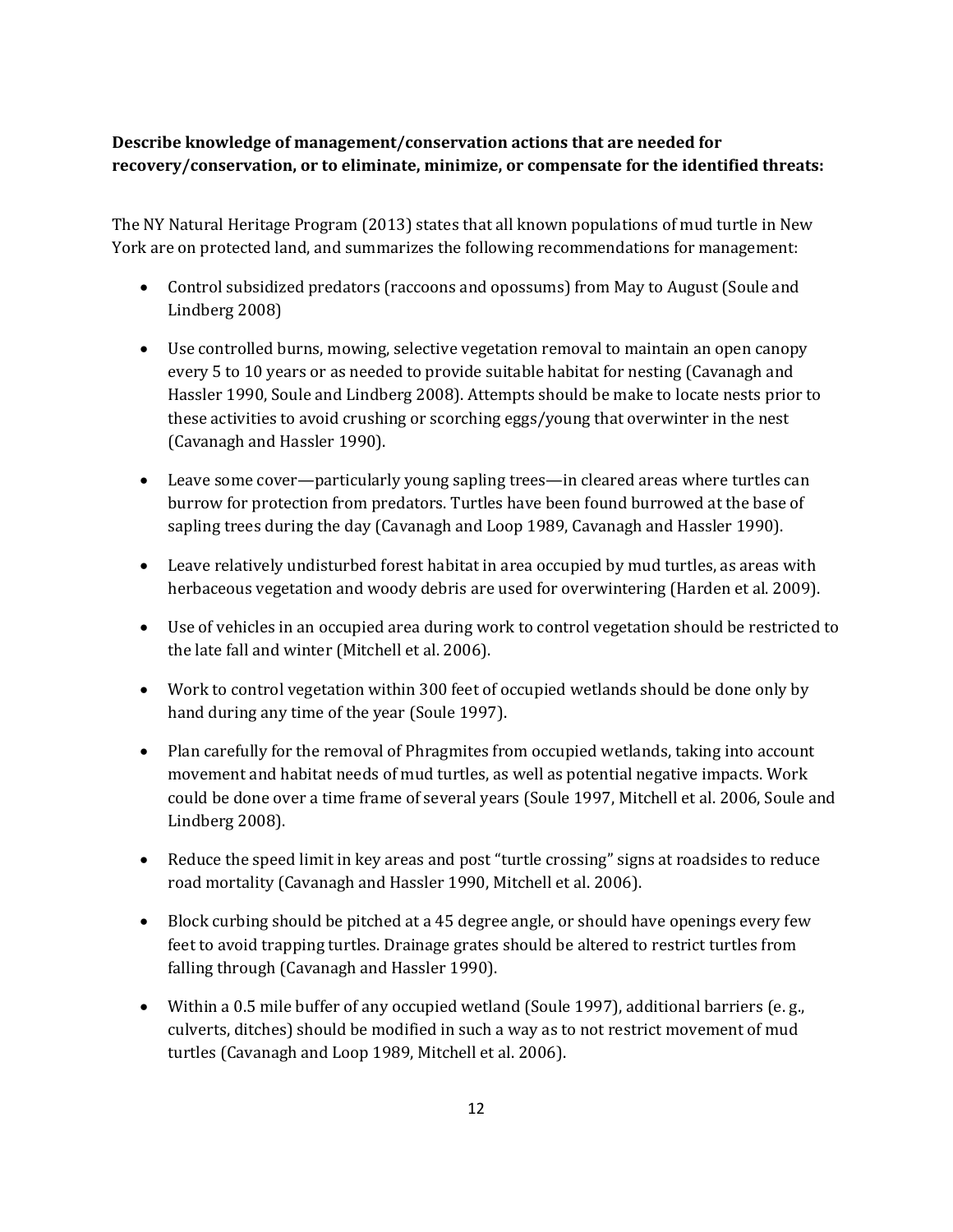- Minimize the use of pesticides and fertilizers near occupied wetlands (Cavanagh and Loop 1989, Mitchell et al. 2006).
- Other recommendations include placement of covers over nests, strict garbage regulations that would potentially reduce raccoon populations, and enforcement of laws to keep pets on leashes (Cavanagh and Loop 1989, Mitchell et al. 2006).

The Comprehensive Wildlife Conservation Strategy (NYSDEC 2005) includes recommendations for the following actions for uncommon turtles of wetlands, which includes southeastern mud turtle. Conservation actions following IUCN taxonomy are categorized in the table.

### **Easement acquisition:**

Secure habitats critical to species survival by acquisition of conservation easements for wetlands and adjacent uplands.

### **Habitat management:**

- \_\_\_\_ Develop and implement mitigation strategies to manage adverse effects of habitat fragmentation.
- Conduct a variety of habitat management activities where needed, including management of vegetation succession, management of invasive species, maintenance of hydrological regimes, curtailment of contaminant inputs, and management of human access, in order to preserve wetland suitability for these uncommon turtles of wetlands.

# **Habitat research:**

Develop standardized habitat survey protocols, and implement survey protocols at all known and potentially suitable sites, to document the character, quality and extent of occupied habitat.

### **Modify regulation:**

- \_\_\_\_ Modify Freshwater Wetlands Act, in order to protect wetlands smaller than 12.4 acres where they support species of conservation concern, and in order to expand the protected upland buffer beyond the 100-foot limit where necessary.
- \_\_\_\_ Adopt into New York's Environmental Conservation Law provisions which designate stinkpot, southeastern mud turtle, Blanding's turtle, and spotted turtle as protected small game species.

# **Other action:**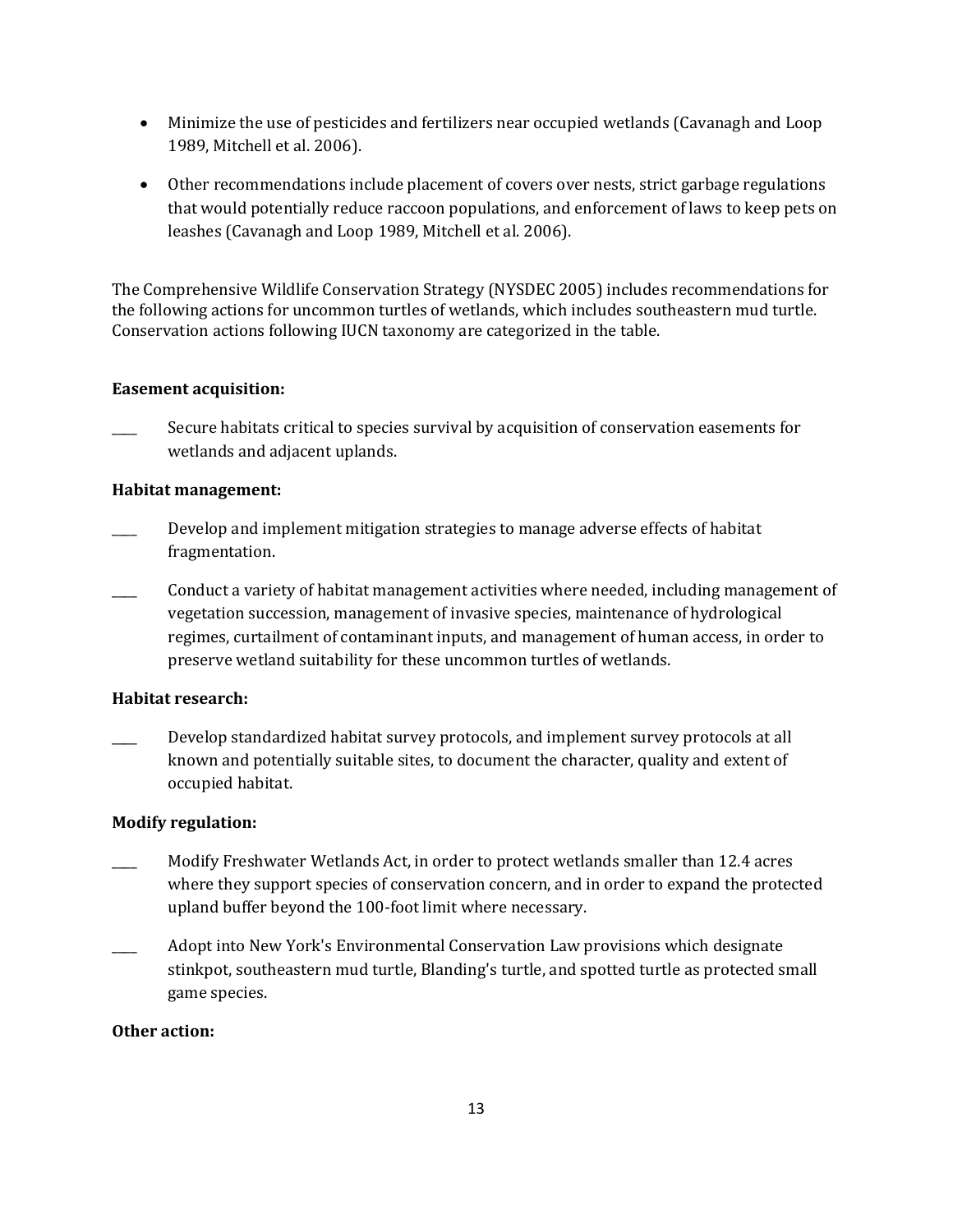- Develop and implement mitigation measures to manage turtle population losses to egg predators and to vehicular roadkill.
- \_\_\_\_ Enhance law enforcement and public education in order to curtail collection/translocation of turtle specimens.
- Determine significance of specific threats to populations of species in this group, and formulate management options to control significant threats.

### **Population enhancement:**

Employ restoration techniques for bog turtle, Blanding's turtle and mud turtle at selected sites as needed, including captive breeding, headstarting, nest protection, and repatriation/relocation strategies.

### **Population monitoring:**

Conduct periodic re-survey of known sites of species occurrence, in order to detect population trends.

### **Statewide baseline survey:**

Develop standardized population survey protocols, and implement survey protocols at all known and potentially suitable sites, to document the extent of occupied habitat.

| <b>Conservation Actions</b>      |                                                |  |
|----------------------------------|------------------------------------------------|--|
| <b>Action Category</b>           | Action                                         |  |
| Land/Water Management            | Site/Area Management                           |  |
| Land/Water Management            | <b>Habitat and Natural Process Restoration</b> |  |
| Land/Water Management            | Invasive/Problematic Species Control           |  |
| Species Management               | Species Recovery                               |  |
| <b>Education &amp; Awareness</b> | Awareness & Communications                     |  |
| Law/Policy                       | Legislation                                    |  |
| Law/Policy                       | Compliance & Enforcement                       |  |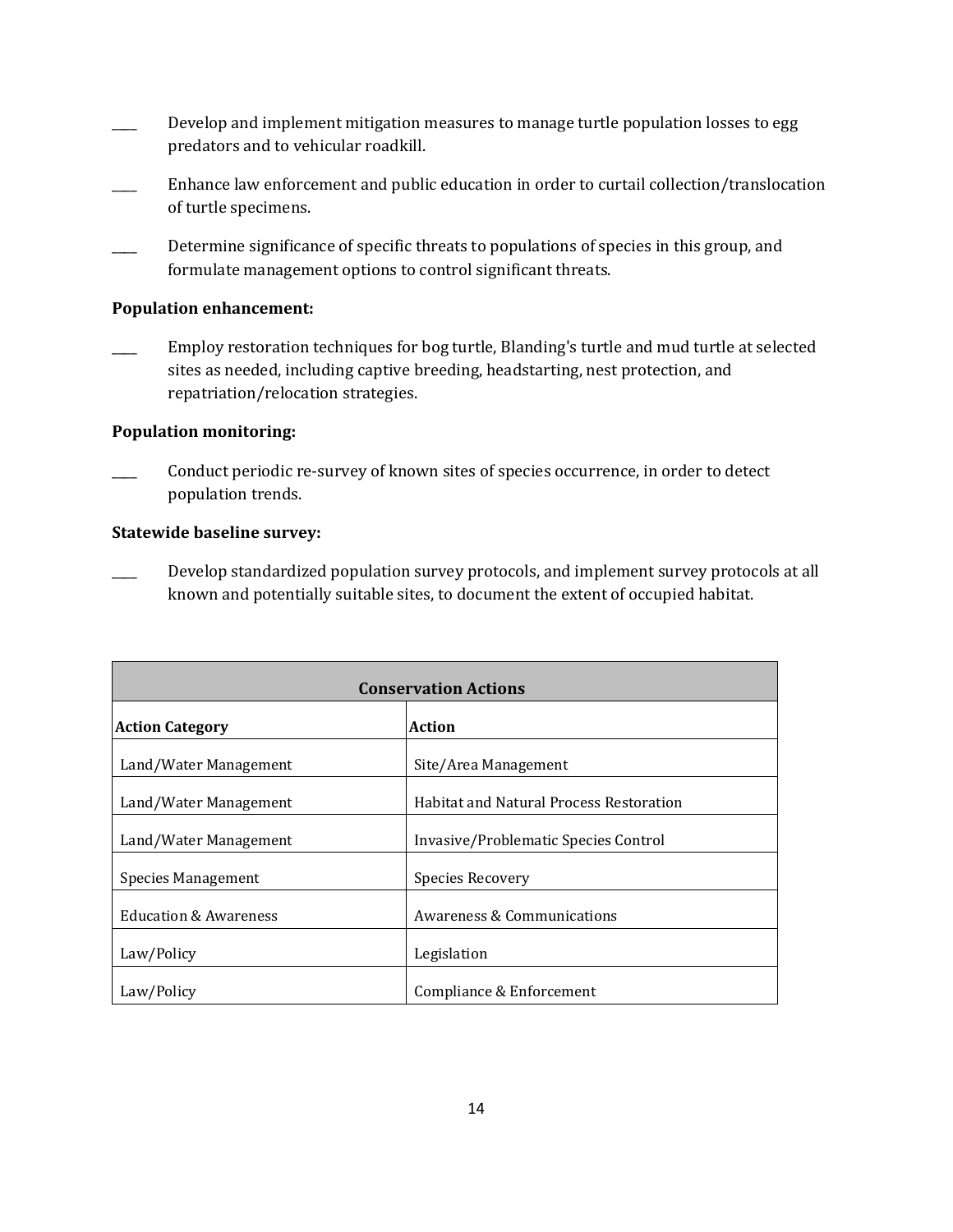# **VII. References**

Buhlmann, K. A., and J. W. Gibbons. 2001. Terrestrial habitat use by aquatic turtles from a seasonally fluctuating wetland: implications for wetland conservation boundaries. Chelonian Conservation and Biology 4:115-127.

Burke, V. J., J. W. Gibbons, and J. L. Greene. 1994. Prolonged nesting forays by common mud turtles (*Kinosternon subrubrum*). American Midland Naturalist 131:190-195.

Burke, V. J., S. L. Rathbun, J. R. Bodie, and J.W. Gibbons. 1998. Effect of density on predation rate for turtle nests in a complex landscape. Oikos 83:3-11.

Cavanagh, J. and C. Hassler. 1990. A radio telemetry study of the eastern mud turtle, *Kinosternon subrubrum subrubrum*, 1989.

Cavanagh, J. and K. Loop. 1989. A radio telemetry study of *Kinosternon subrubrum subrubrum*, Wehrmans Pond, Southampton New York.

Ernst, C. H., and R. W. Barbour. 1972. Turtles of the United States. Univ. Press of Kentucky, Lexington.  $x + 347$  pp.

Frazer, N. B. 1991. Life history and demography of the common mud turtle, *Kinosternon subrubrum*, in South Carolina, USA. Ecology 72:2218-2231.

Gibbons, J. W. 1983. Reproductive characteristics and ecology of the mud turtle, *Kinosternon subrubrum* (Lacepede). Herpetologica 39(3):254-271.

Gibbs, J. P., A. R. Breisch, P. K. Ducey, G. Johnson, J. L. Behler, R. Bothner. 2007. Amphibians and reptiles of New York State: Identification, natural history, and conservation. Oxford University Press. 504 pages.

Gibbs, J. P. and W. G. Shriver. 2002. Estimating the effects of road mortality on turtle populations. Conservation Biology. Volume 16, No. 6 (December 2002), pp 1647-1652.

Harden, L. A., S. J. Price, and M. E. Dorcas. 2009. Terrestrial Activity and Habitat Selection of Eastern Mud Turtles (Kinosternon subrubrum) in a Fragmented Landscape: Implications for Habitat Management of Golf Courses and Other Suburban Environments. Copeia 2009(1):78-84.

Larese-Casanova, M. 1997. The ecology of an insular population of eastern mud turtles (*Kinosternon subrubrum subrubrum*) at the northernmost limit of their range: the 1996 annual report.